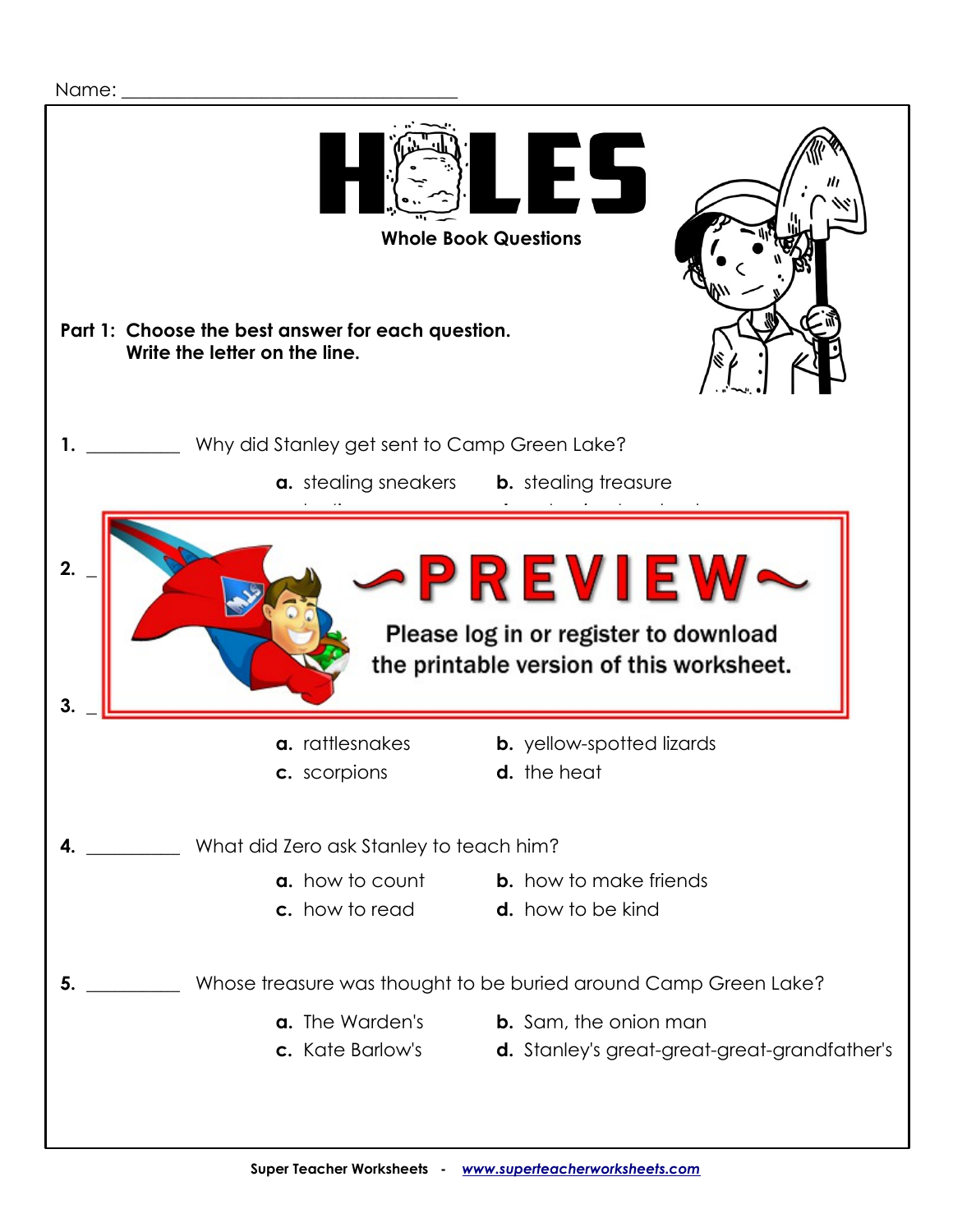

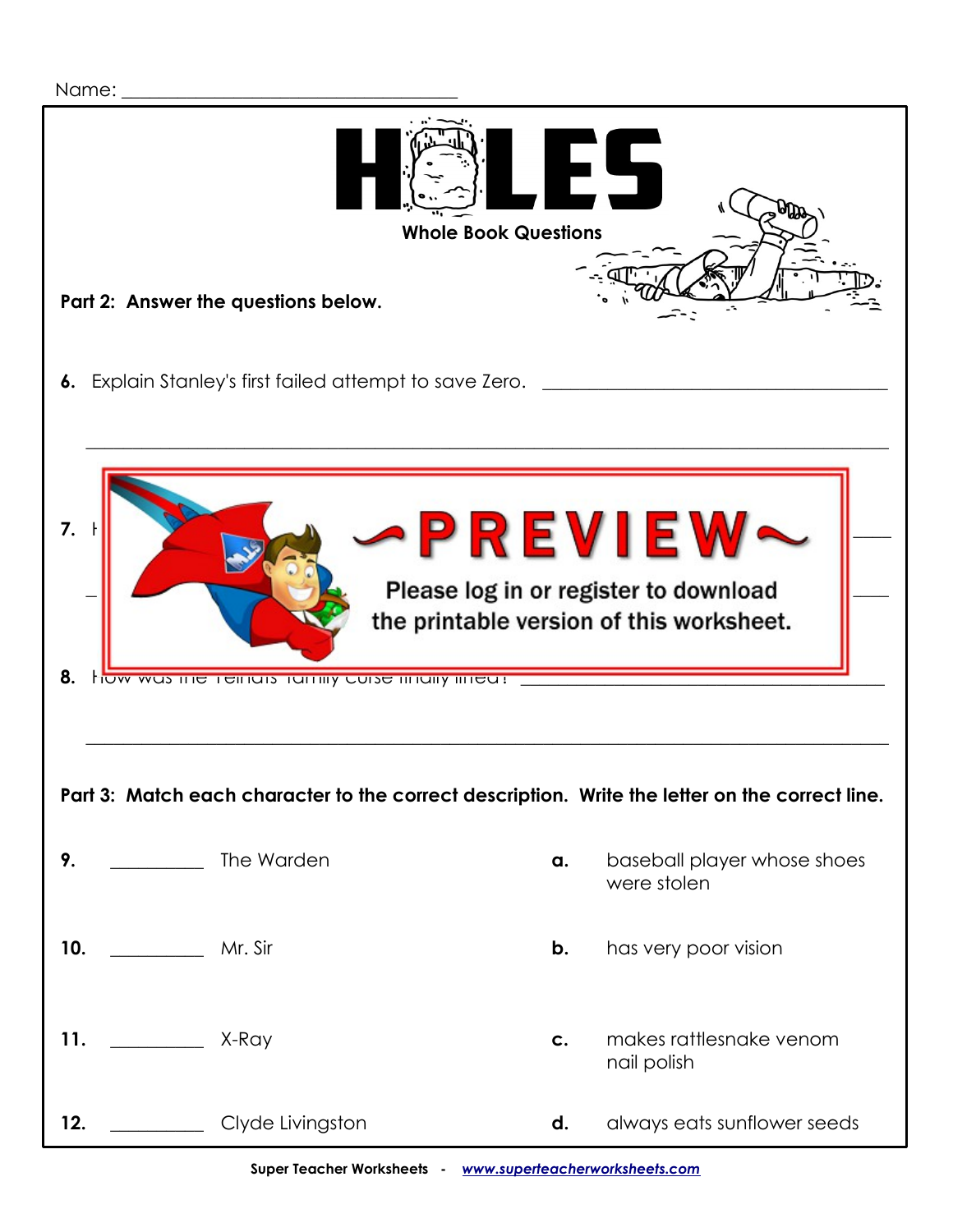## **ANSWER KEY**





 **Whole Book Questions**